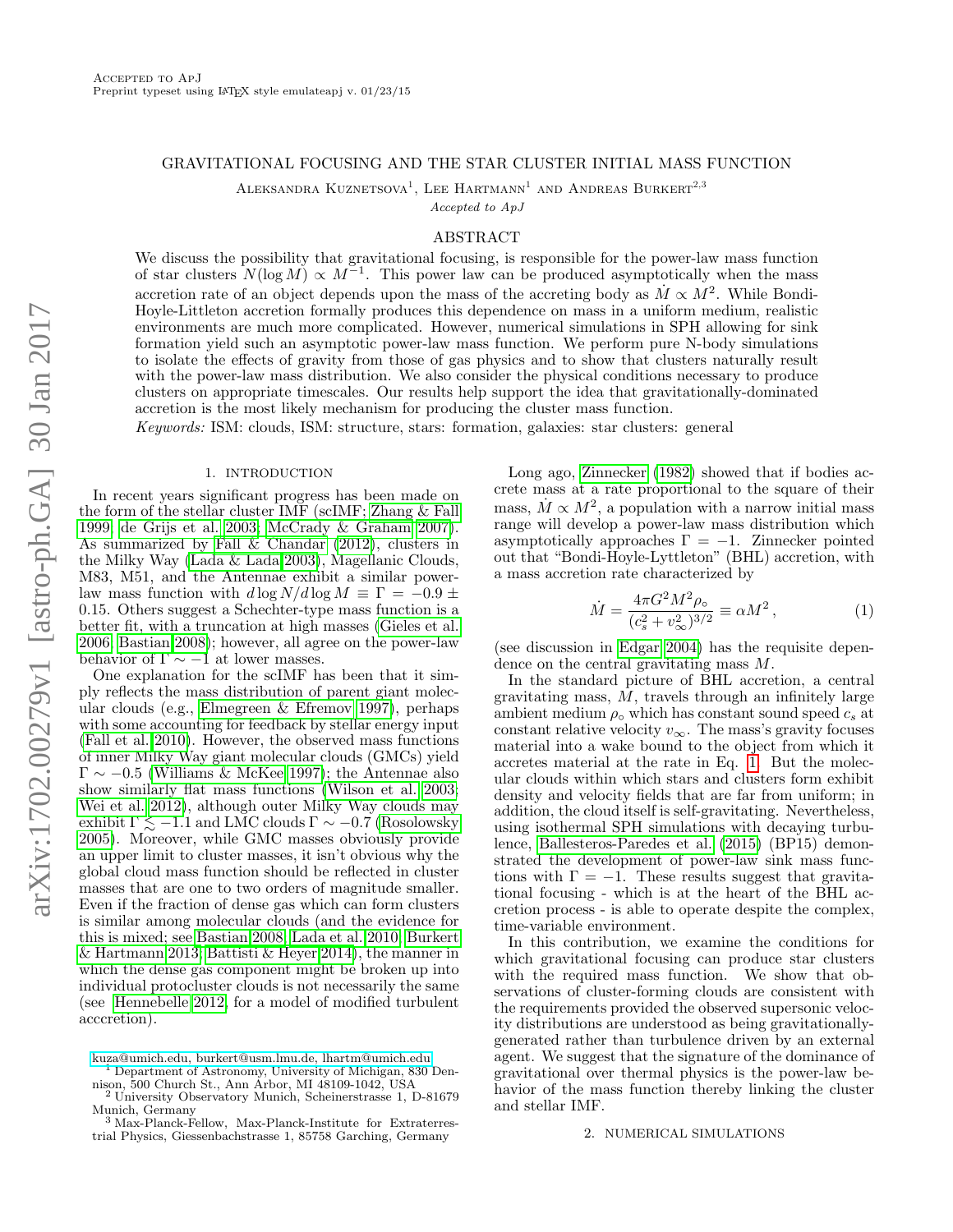Table 1 ChaNGa runs

<span id="page-1-0"></span>

| run                                                                                                                                  | N                                                                        | geometry                                                             | seed                                                                                     | $\ell_i$                                                             | $\epsilon$                                                               | $\min \ell_k$                                                        | $\alpha_i$                                                   |
|--------------------------------------------------------------------------------------------------------------------------------------|--------------------------------------------------------------------------|----------------------------------------------------------------------|------------------------------------------------------------------------------------------|----------------------------------------------------------------------|--------------------------------------------------------------------------|----------------------------------------------------------------------|--------------------------------------------------------------|
| 40s1b<br>40s2b<br>40d1 <sub>b</sub><br>40d2 <sub>b</sub><br>400s1 <sub>b</sub><br>400s2 <sub>b</sub><br>400d1 <sub>b</sub><br>400d2b | 40000<br>40000<br>40000<br>40000<br>400000<br>400000<br>400000<br>400000 | sphere<br>sphere<br>disk<br>disk<br>sphere<br>sphere<br>disk<br>disk | 1<br>$\overline{2}$<br>1<br>$\overline{2}$<br>1<br>$\overline{2}$<br>1<br>$\overline{2}$ | 0.047<br>0.047<br>0.031<br>0.031<br>0.021<br>0.021<br>0.015<br>0.015 | 0.001<br>0.001<br>0.001<br>0.001<br>$7E-4$<br>$7E-4$<br>$7E-4$<br>$7E-4$ | 0.016<br>0.016<br>0.016<br>0.016<br>0.016<br>0.016<br>0.016<br>0.016 | 0.01<br>0.01<br>0.01<br>0.01<br>0.01<br>0.01<br>0.01<br>0.01 |
|                                                                                                                                      |                                                                          |                                                                      |                                                                                          |                                                                      |                                                                          |                                                                      |                                                              |

Note. — Relevant parameters include; number of particles, N, initial average interparticle distance  $\bar{\ell}$ , softening parameter,  $\epsilon$ , minimum scale of turbulent fluctuations  $\ell_k$ , and initial virial parameter  $\alpha_i$ .

The power-law sink mass functions found by BP15 were produced in SPH calculations with an initial supersonic velocity field but allowing the turbulence to decay. To minimize the role played by thermal physics, an isothermal equation of state was adopted. If, as suggested by the possible connection with BHL accretion gravity dominates, a similar result should be found with gravitational accretion without including any gas physics. We therefore explore results using a pure Nbody code.

## 2.1. Numerical Setup

To test the scenario of purely gravitational accretion, we use the *ChaNGa* (Charm N-body GrAvity solver) code [\(Jetley et al. 2008;](#page-5-20) [Menon et al. 2015\)](#page-5-21). Since  $ChaNGa$  is a cosmological code, using the "dark matter" particle implementation ensures that all interactions are purely gravitational, with no gas physics included. With a standard Λ-CDM cosmology, we choose a set of units in which the code length unit corresponds to 1 kpc of proper distance, the mass unit is  $2.22 \times 10^5$  M<sub> $\odot$ </sub> and the time unit is 1 Gyr. For generality, the simulation can be rescaled to representative values. Particles are originally distributed so as to have a uniform density within the chosen geometry. We generate a three dimensional initial turbulent velocity field with the Kolmogorov power law spectrum  $P(k) \propto k^{-11/3}$  with maximum wavenumber  $k_{max} = 64$ , so that each run is seeded with turbulent velocity fluctuations. The primary function of the initial turbulence is to 'stir' up random density fluctuations.

We include both spherical and disk geometries, run with different random seeds. The initial conditions are sub-virial for both cases, with the initial virial parameter,  $\alpha_i = 2|K|/|U| = 5\sigma^2 R/GM$ , given in Table [1,](#page-1-0) leading to an overall collapse. All runs have particle distributions of total mass  $M = 1$ , total radius  $R = 1$ , and we use  $G = 1$  in code units; disk runs start off with a thickness,  $h = 0.1$ . We employ the default periodic boundary conditions, with a box size set to  $10R$ , to avoid interactions with the boundary. Force smoothing to avoid tight binaries is implemented in the form of a softening parameter  $\epsilon$ , based on [Dehnen \(2001\)](#page-5-22). Table [1](#page-1-0) lists each run and its relevant parameters.

#### 2.2. Cluster Finding with FOF

To evaluate the formation of star clusters over time in the simulation, we implement a cluster finder based on

the Friends of Friends (FOF) algorithm. FOF has been widely used in the cosmology community as a halo-finder instrumental in extracting halo mass functions from simulations [\(Knebe et al. 2011\)](#page-5-23). The algorithm has only one free parameter, the linking length b, and operates on a set of particle positions in three dimensions. To locate clusters, the algorithm iteratively determines all the particles in a group that are within the linking length b away from at least one other particle in the group.

The FOF algorithm offers a few advantages as a cluster finder: it is easier to capture irregular structures, an advantage when looking for stellar clusters, unlike some density threshold methods that construct halos/clusters out of spheres. With only one free parameter, there is relatively little fine tuning needed to produce mass functions, as long as there is some basis for the selection of the linking length.

To generate complete mass functions that probe substructure across different size scales, we use a hierarchical FOF. This approach utilizes a range of linking lengths to generate several sets of mass functions, with smaller values of the linking length finding smaller substructures. The mass functions generated at each scale can be summed, removing duplicate structures where applicable to create one hierarchical mass function. We empirically determine the base linking length for our setup by using the value that optimizes both the amount of particles in groups and the number of groups created. For most of the setups, this value runs close to  $0.2\bar{\ell}_i$ , where  $\bar{\ell}_i$  is the initial average interparticle distance, which guarantees groups that are at least 125 times denser than the initial state and an overdensity of at least 3 above the expected interparticle density if the final state were homogeneous. With hierarchical FOF, we probe down to  $0.08\bar{\ell}_i$  at maximum.

The final step for our cluster finder is to filter out structures that are clusters of clusters, which we don't want to include in our analysis. In the case of FOF, clusters that are adjacent to one another can be grouped together into one single cluster, even if they are not representative of a single object. To filter out these cases, we adopt a criterion based on the behavior of the average cluster density with mass. In a mass accretion scenario that produces large scale structures by the accretion of smaller scale structures onto a larger gravitating bound structure, the mean densities of more massive structures tend to increase. This will not be true for clusters of clusters, which are grouped solely on the basis of their adjacency. The average density of these objects flattens out and decreases, consistent with groups that are growing more in radius than they are in mass.

In Figure [1,](#page-2-0) we see that there exists a rough truncation mass above which the clusters are likely to be clusters of clusters due to a turnover in average cluster density. By only including clusters less massive than the truncation mass in our analysis, we remove clusters of clusters, but keep all sub-structures that comprised them due to the hierarchical nature of the data sets.

#### 2.3. Results

#### 2.3.1. Cluster Growth Through Gravitational Focusing

In Figure [2,](#page-3-0) we present a series of three epochs of cluster formation in run 40s1b. Run 40s1b is an initially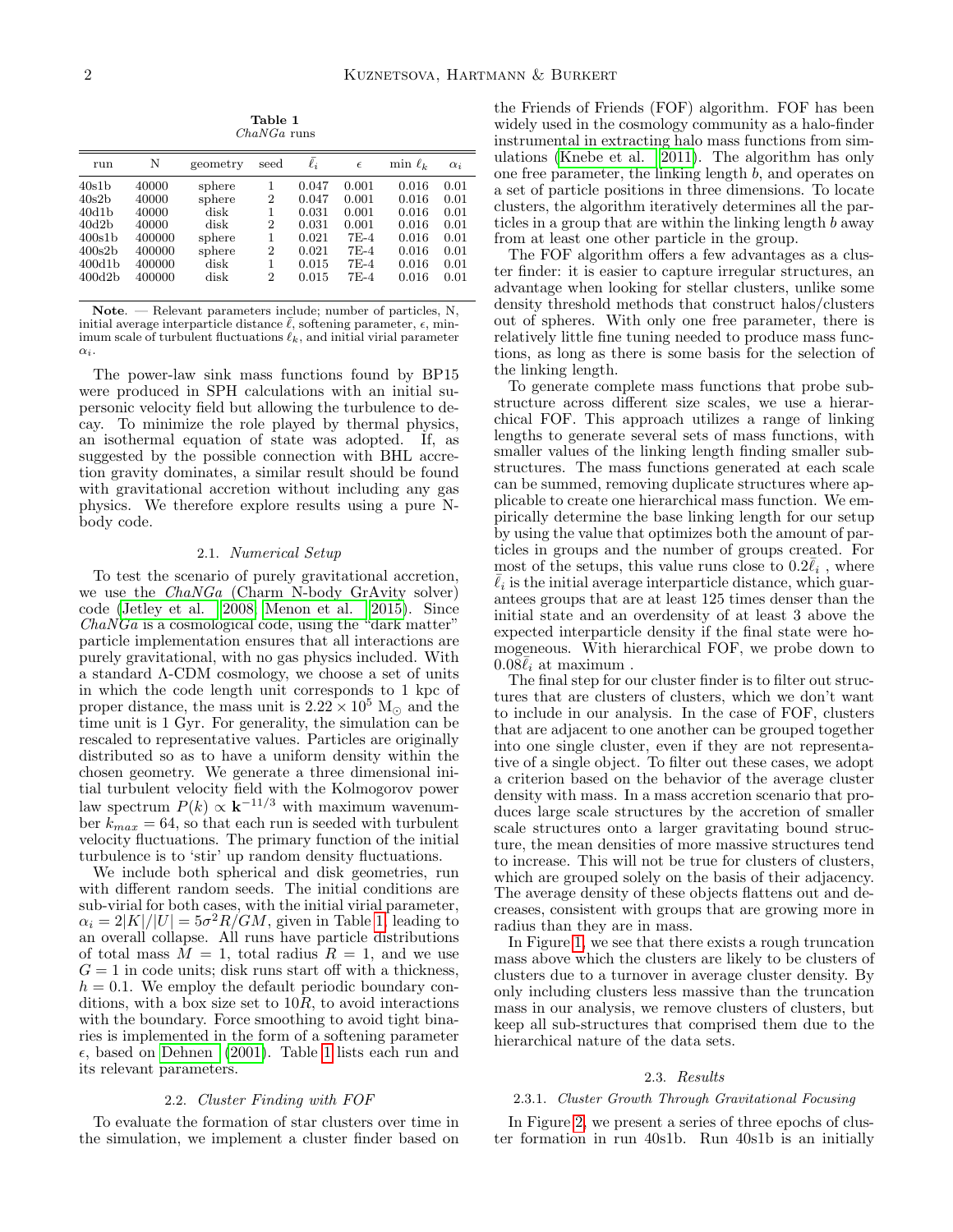

<span id="page-2-0"></span>Figure 1. Sample view of the upper mass refinement process. Gray dots show the mean density of groups at that mass. The black solid line is the interpolated mean density binned by mass. The identified threshold location is the maximum of the interpolation, where the overall density trend starts to decrease, shown as a black dashed line. In this example, the mass function will be truncated at masses above  $\log M = 2.89$ .

spherical distribution of 40000 particles. In Figure [3,](#page-3-1) we show the time evolution of its mass function, where the right panels of the Figure correspond to the three epochs in Figure [2.](#page-3-0) (For the sake of generality, we will use the number of particles in a cluster as a proxy for the mass of the cluster for all figures, i.e.  $M = N[\bar{m}]$ . Figure [2](#page-3-0) frame a) shows an initial phase where most groups are of a similarly low mass. At this point, over half of the particles in the simulation can be assigned to a group. This distribution is a result of the initial turbulent mixing in the simulation. By the epoch in Figure [2](#page-3-0) frame b), some intermediate mass groups have been created. We see this in the corresponding frame in Figure [3](#page-3-1) d), where the tail of the distribution has started to grow, creating a shallower slope. In the last epoch shown in Figure [2](#page-3-0) c) and the last panel of Figure [3,](#page-3-1) the intermediate mass clusters have rapidly accreted new members, such that many of them are now some of the most massive clusters and the mass function has grown to approach the asymptotic  $\Gamma = -1$  slope. While at this stage, all groups found by FOF are bound by virtue of the virial parameter  $\alpha$  < 1, there is a subset of particles that were not assigned to groups and remain unbound. We include the final power law fits of the mass function for all runs in Table [2,](#page-2-1) as well as sample values for fits with small and large numbers of bins. The "averaged" slope values are a weighted average of fits over a range of bin sizes and different density refinement algorithms.

In the final frame (f), the mass function appears to be a little flatter than -1 at lower masses, but this is inevitable, the reasons for which are twofold: the initial conditions and the limits on the cluster finder. First, the  $\Gamma = -1$  limit is an asymptotic one, and as the starting cloud is finite, eventually smaller mass clumps will simply cease to form due to a lack of replenishing material. Second, while a hierarchical mass function ought to probe the substructure of clumps, we are limited by the smallest linking length we set for the cluster finder: an arbitrary limit due to computational constraints.

In Figure [4,](#page-3-2) we find that the flatter feature does not exist in the disk geometry; the mass functions produce a relatively constant slope across the entire mass range.

<span id="page-2-1"></span>Table 2 Fits for the mass function slope of all ChaNGa runs

| run                 | binning  | slope $\pm$ error |  |  |
|---------------------|----------|-------------------|--|--|
| 40s1b               | averaged | $-0.89 \pm 0.03$  |  |  |
|                     | min      | $-0.87 \pm 0.03$  |  |  |
|                     | max      | $-0.90 \pm 0.03$  |  |  |
| 40s2b               | averaged | $-0.91 \pm 0.08$  |  |  |
|                     | min      | $-0.80 \pm 0.04$  |  |  |
|                     | max      | $-0.95 \pm 0.04$  |  |  |
| 40d1 <sub>b</sub>   | averaged | $-0.99 \pm 0.04$  |  |  |
|                     | min      | $-1.07 + 0.05$    |  |  |
|                     | max      | $-1.01 \pm 0.04$  |  |  |
| 40d2 <sub>b</sub>   | averaged | $-1.06 \pm 0.03$  |  |  |
|                     | min      | $-1.06 \pm 0.03$  |  |  |
|                     | max      | $-1.09 \pm 0.05$  |  |  |
| $\overline{400s1b}$ | averaged | $-0.99 \pm 0.05$  |  |  |
|                     | min      | $-0.90 \pm 0.03$  |  |  |
|                     | max      | $-1.00 \pm 0.02$  |  |  |
| 400s2 <sub>b</sub>  | averaged | $-0.98 \pm 0.06$  |  |  |
|                     | min      | $-0.85 \pm 0.04$  |  |  |
|                     | max      | $-1.00 \pm 0.03$  |  |  |
| 400d1 <sub>b</sub>  | averaged | $-1.18 \pm 0.04$  |  |  |
|                     | min      | $-1.20 \pm 0.03$  |  |  |
|                     | max      | $-1.16 \pm 0.02$  |  |  |
| 400d2 <sub>b</sub>  | averaged | $-1.17 \pm 0.04$  |  |  |
|                     | min      | $-1.10 + 0.03$    |  |  |
|                     | max      | $-1.20 \pm 0.03$  |  |  |
|                     |          |                   |  |  |

Note. — Slope of the power law mass function is given for each run in terms of 'averaged', min, and max values. For each run, fits were taken using three different density refinement techniques and using 10 different values for the binning. Min and max values for the fit are sample values taken for the smallest and largest number of bins, respectively. The 'averaged' value corresponds to a weighted average of the fit to the slope across all binnings and truncation masses.

Disks are prone to an edge effect, where the outside of the disk tends to collect a ring of particles as it contracts [\(Burkert & Hartmann 2004\)](#page-5-24). This thin layer of excess pile-up creates a region with an overabundance of lower mass groups which, in this case, compensates for the underpopulation of lower mass clusters we see in the spherical geometry. Despite these differences, slopes between the different geometries vary by  $< 0.2$ .

### 2.3.2. Mass Accretion History

For additional insight into the development of the mass function, we look at the mass accretion history of representative groups. Selecting groups from the power law tail of the distribution, we characterize the fashion in which the group attains mass by tracing the former groups its members belonged to over time. We can demonstrate that for a typical group at early times there exists a dominant sub-group which will attract smaller groups and accrete them (Figure [5\)](#page-4-0). Combined with the demonstration that the  $\Gamma = -1$  power law is not present at early times, it is unlikely that the mass distribution we see is seeded in the initial conditions, but instead is a function of gravitationally-driven accretion from a random distribution.

## 3. GRAVITATIONAL FOCUSING VS. BHL ACCRETION

As mentioned in the Introduction, [Zinnecker \(1982\)](#page-5-17) showed that if the accretion of an initial population of similar masses scales directly as  $M^2$  (as is the limiting case of BHL accretion),  $\Gamma \rightarrow -1$  asymptotically. As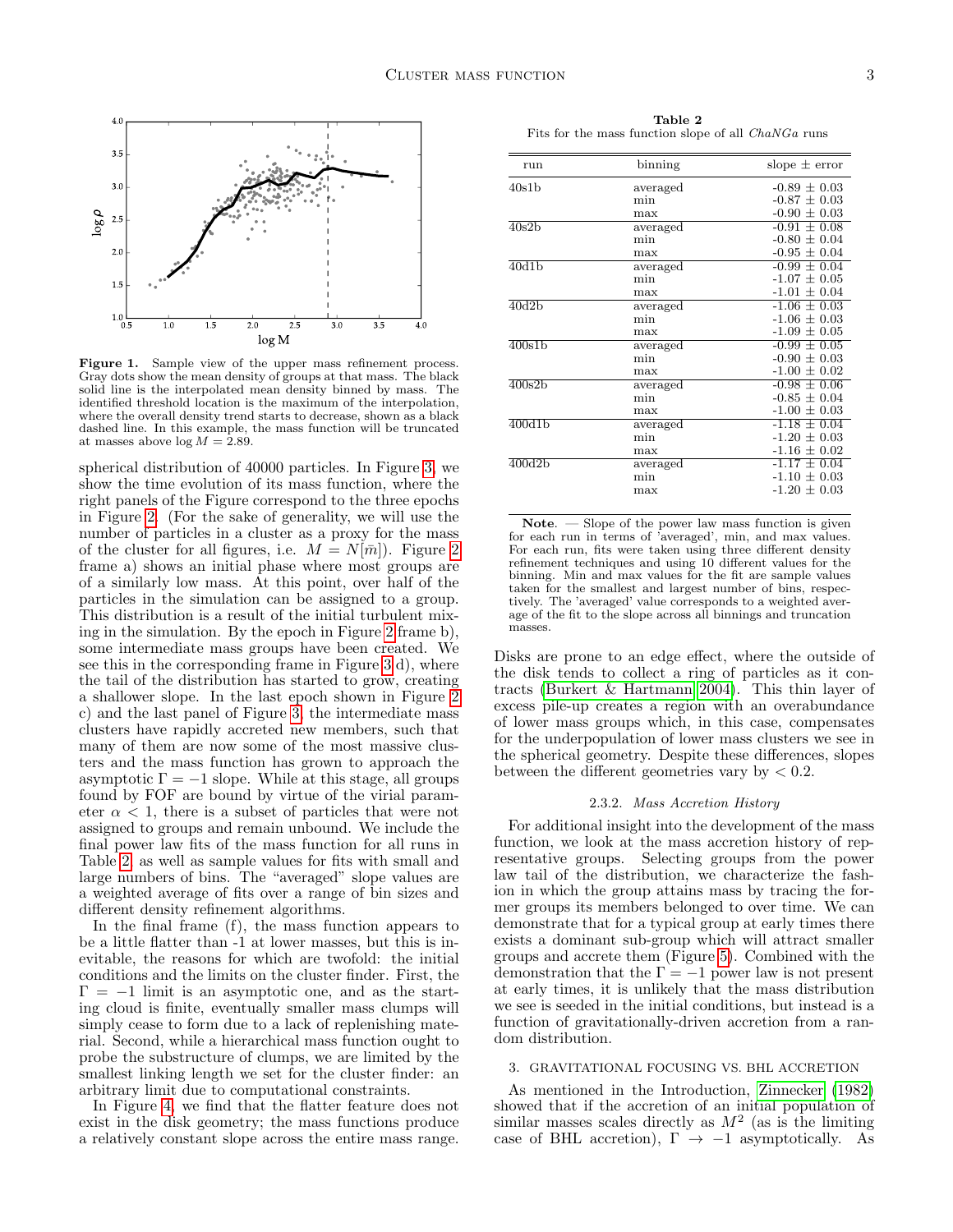

Figure 2. Thick slice of a central box  $0.4R \times 0.4R \times 0.2R$  in volume, where clusters are color coded by mass. In units of initial free-fall time, panels a)-c) are taken at  $t = 0.8$ , 1.0, and 1.3. Scaling to typical molecular cloud values, the time between panels is  $\Delta t = 2.74$ Myr.

<span id="page-3-0"></span>

<span id="page-3-1"></span>Figure 3. Time evolution of the mass function for run 40s1b, a set of 40000 particles initially distributed in a homogenous spherical distribution. Particle number is used as a proxy for mass here. The dashed line has a slope of  $-1$ . Frames a)-f), in units of initial free-fall time, are take at  $t = 0.52, 0.77, 0.90, 1.02, 1.15,$  and  $1.3$ . Adopting typical molecular cloud values we can rescale such that the time between snapshots  $\Delta t = 1.37 \text{Myr}$ .

shown in Fig. [6,](#page-4-1)  $\dot{M}$  vs M starts off as roughly  $M^2$ ,



<span id="page-3-2"></span>Figure 4. Time evolution of the mass function for run 40d1b, a set of 40000 particles initially distributed in a homogenous disk. Particle number is used as a proxy for mass here. The dashed line has a slope of  $-1$ . Frames a) $-d$ , in units of initial freefall time, are taken at  $t = 0.50, 0.65, 0.80, 0.95$ 

but later shows bending at low and high masses. The same behavior was seen in BP15, in which the SPH simulation nevertheless produced a  $\Gamma = -1$  power law in the sink mass function. BP15 attributed this to starving the small masses by competition with higher mass sinks, and slowing down the high masses due to depletion of their environments. But if the strict BHL accretion formula, or a pure  $\dot{M} \propto M^2$  is not strictly applicable, why does  $\Gamma \rightarrow -1?$ 

In the case of the SPH runs with sink formation, BP15 suggested that the answer was that the gas densities and velocities were uncorrelated with the final sink mass; thus on average the  $M^2$  dependence wins out. They found that specific local groups of sinks, embedded in similar environments, exhibited accretion rates proportional to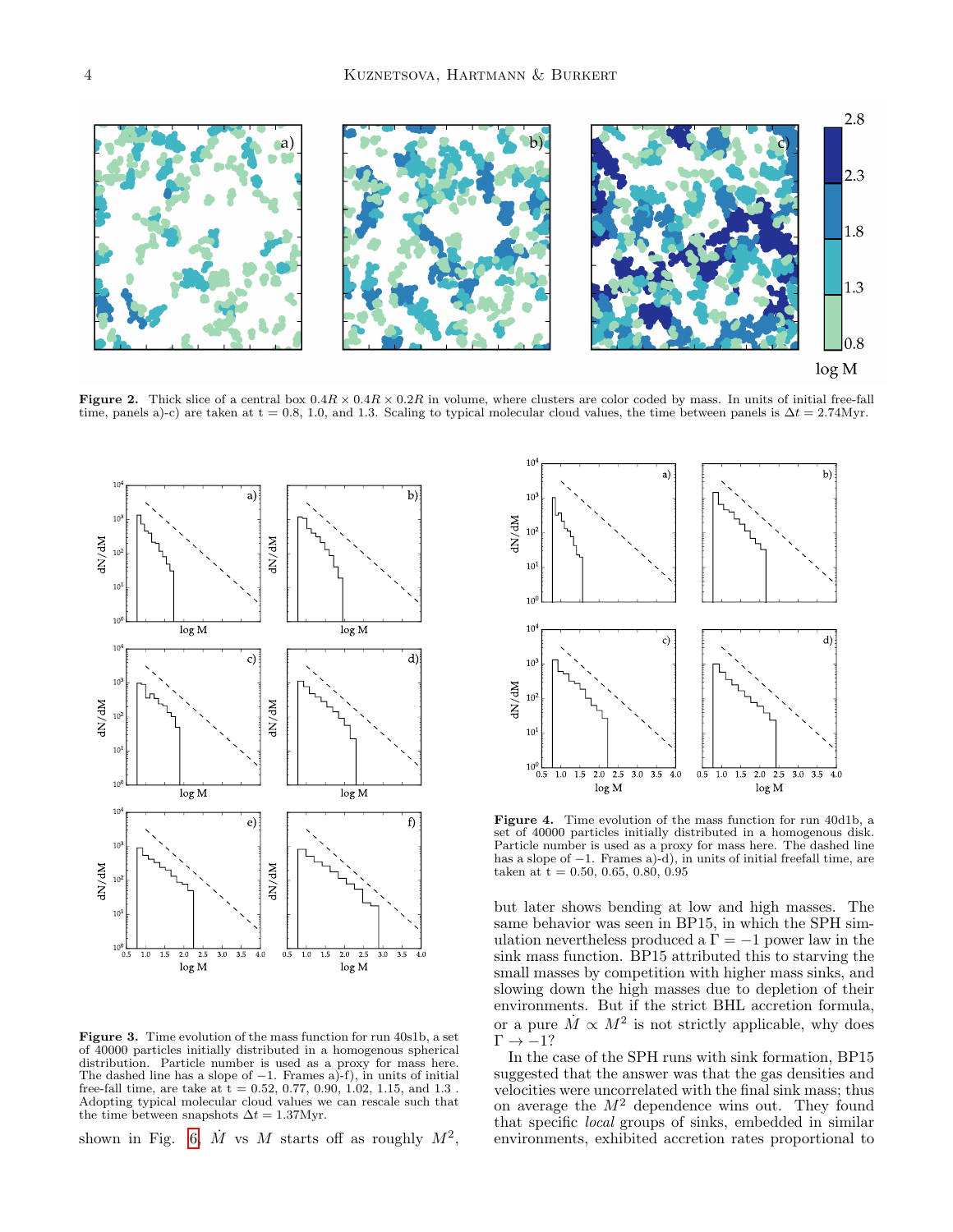

<span id="page-4-0"></span>Figure 5. Mass accretion through time for a sample group from run 40s1b on the higher mass tail of the mass function for run 40s1b, each panel corresponds to the one shown in Figure [3.](#page-3-1) Teal circles represent members of the largest group, orange circles represent members that will be accreted onto the group between snapshots. Black dots plot a projection of all particles in view.

 $M^2$  but with different values of  $\alpha$  (equation [1\)](#page-0-0) for differing groups. BP15 then argued that adding up the individual groups with similar power-law distributions results in a common power law.

The difficulty with attempting to find an analytic or schematic understanding of the development of the mass function is that the environment is not static, but instead is strongly perturbed by the formation of local centers of gravitational attraction. A naive application of the BHL formula (equation [1\)](#page-0-0) might suggest that accretion over large enough scales to make massive clusters is difficult, given the observed increase in cloud velocity dispersions with increasing size [\(Larson 1981\)](#page-5-25). However, as [Heyer](#page-5-26) [et al. \(2009\)](#page-5-26) showed, the Larson velocity-size relation for molecular clouds is consistent with near-virial motions, as would be expected if gravity were the driving force (see also [Ballesteros-Paredes et al. 2011\)](#page-5-27). In this case it is difficult to identify the appropriate value of  $v$  to use in equation [1,](#page-0-0) and so formally the BHL accretion picture doesn't apply. However, the power-law mass function that results and its development with time ( Figures [3,](#page-3-1)



<span id="page-4-1"></span>Figure 6.  $M vs \dot{M}$  on an arbitrary scale for run 40s1b. These panels correspond to the last 4 panels of Figures [3.](#page-3-1) The dotted line has a slope of 2 in log space, representing the canonical  $\dot{M} \propto M^2$ relation.

[4\)](#page-3-2) is quite similar to simulations of pure BHL accretion (see, e.g., Figure 10 in [Hsu et al. 2010\)](#page-5-28)). Perhaps a schematic way of understanding the results is that the initial random velocity fluctuations average out so that overdensities can accrete matter at a rate  $\propto M^2$ . Whatever the interpretation, the common results of both the SPH simulations in [Ballesteros-Paredes et al. \(2015\)](#page-5-19) and the N-body calculations in this paper provide strong evidence for gravitational accretion producing power law distributions with  $\Gamma \sim -1$ .

# 4. DISCUSSION

The simulations in this paper and in [Ballesteros-](#page-5-19)[Paredes et al. \(2015\)](#page-5-19) refer to collections of particles and sink particles, respectively. Protostar clusters involve a combination of gas and stars. To apply our results to real clusters, we must assume that the protocluster gas + star mass function maps directly into the final scIMF. This seems reasonable because the total mass in stars is generally thought to be  $\geq 0.3 - 0.5$  of the original protocluster cloud mass for the cluster to remain gravitationally bound (unless gas loss is extremely slow; [Hills](#page-5-29) [1980;](#page-5-29) [Mathieu 1983;](#page-5-30) [Geyer & Burkert 2001;](#page-5-31) [Lada & Lada](#page-5-4) [2003\)](#page-5-4). Star formation regions with lower star formation efficiencies will likely not be able to become clusters at all [\(Kroupa et al. 2000\)](#page-5-32). In addition, observations of nearby star clusters, like the ONC, show that clusters themselves form in regions of dense gas at high efficiencies, without significant contributions from diffuse gas components of molecular clouds [\(Hillenbrand & Hart](#page-5-33)[mann 1998\)](#page-5-33). Moreover, the similarity of cluster mass functions both younger and older than 10 Myr in the interacting galaxy system of the Antennae and the LMC, suggests that feedback does not alter the shape of the cluster mass function [\(Fall et al. 2010\)](#page-5-8).

Our identification of the cluster mass function as a re-